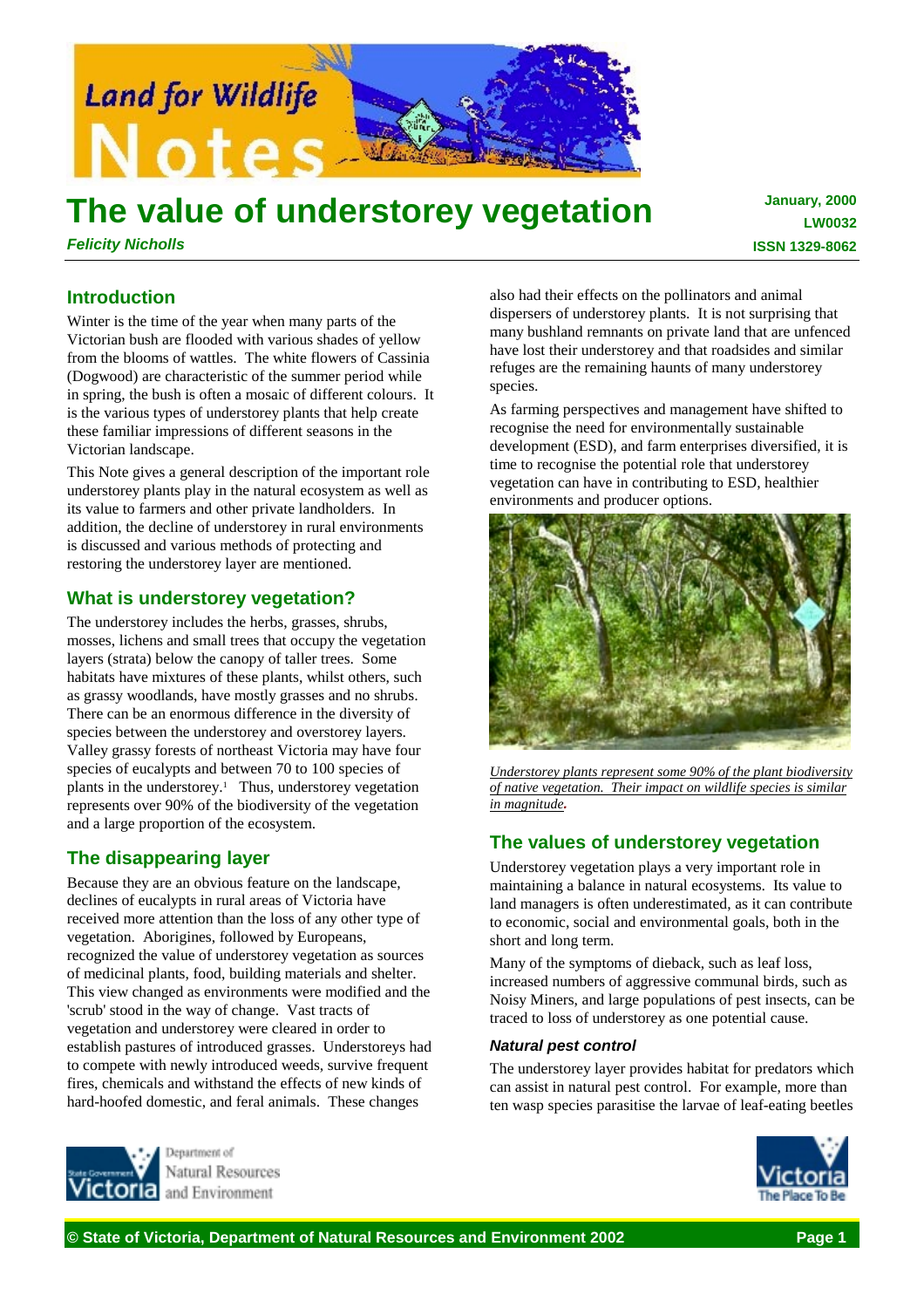such as Christmas Beetles. The adult wasps feed on nectar and protein from native trees and shrubs, such as Burgan and wattles. Lack of understorey species has decreased nectar sources and consequently the wasps cannot survive in these cleared areas. The larvae and adults of other beetles and flies also feed on Christmas Beetle grubs but require shelter by day in leaf and bark litter and do not thrive in open cleared pastures.2 The understorey layer needs to be composed of a sufficient range of species to allow many different insects to complete all stages of their life cycle: egg, larva, pupa, adult. The reduction of understorey has also reduced the number of insectivorous birds that feed on various insect pests. Thornbills eat small beetles, ants and caterpillars, as do robins and fairy-wrens. Cuckoos are well known predators of hairy caterpillars, including stinging cup-moth larvae and even sawfly larvae. Mammals, such as bandicoots and gliders, also feed on various insects and their larvae.3 Studies in the Mallee have shown that wattles along fencelines harbour predators that significantly reduce pests in wheat crops. A study of Noisy Miners, native birds that band together and exclude small insectivorous birds, indicates that Miner colonies are smaller where there is understorey vegetation present.

## *Wildlife habitat*

Trees provide simple ecosystems supporting relatively few species. Understorey plants add a large variety and diversity of habitats for many of our wildlife species, such as gliders, lizards, small bush birds and invertebrates. Fairy-wrens build their nests in prickly dense shrubs. After the young wrens leave the nest, they spend another week hiding in the dense understorey. Some lizards prey on the insects that live in understorey vegetation. Frogs often hide in leaf debris or on fern fronds whilst tadpoles avoid predators beneath bankside vegetation. Honeyeaters feed on nectar from flowers of understorey species, as do many types of insects such as butterflies, wasps and ants. Even the much maligned bracken provides valuable habitat for birds such as Brown Thornbill and White-browed Scrubwren. Powerful Owls roost by day in tall dense understorey shrubs such as Blackwood *Acacia melanoxylon*. Several thornbill species can co-exist in the same location because they have different feeding patterns. Brown Thornbills feed largely in the understorey whilst related species utilise the tree canopy or ground layer.

#### *Protecting and enriching the soil*

The understorey layer is vitally important to the stability of the soil surface. The presence of an understorey, along with leaf debris, softens the impact of rainfall and reduces runoff both by acting as a physical barrier to surface water and by contributing to soil porosity. Understorey plants are a source of organic material that sustains living organisms in the soil. They also act as a thermal insulator and protect the soil from extremes of heat and cold as well as from strong winds.4



*Trees alone are often insufficient to control streambank erosion* The understorey often includes species, such as wattles and casuarinas, that contribute to soil fertility. These plants support microorganisms, in nodules on their roots, which fix nitrogen from air in the soil, converting it to a form that can be taken up by other plants. Through leaf fall and death of the plants, the nutrients are returned to the soil. The addition of organic material to the soil in the form of humus also provides for a healthier soil.<sup>5</sup>

#### *Biodiversity and genetic resources*

Conservation of biological diversity is a foundation of ecologically sustainable development.<sup>6</sup> Biodiversity enables us to undertake selective breeding programs, for example, to create new medicines and crops. It enables plants and animals to develop natural resistance to disease and to survive environmental change. Biodiversity increases our options - to find solutions to management problems such as increased salinity, to look for new agricultural products and to fight increasing resistance to traditional medicines by infectious diseases. Biodiversity is directly reliant on maintaining the genetic resources of the whole ecosystem and the processes which sustain it, including understorey plants.

The retention of vegetation is imperative if we are to preserve our flora and fauna and attempt to slow down or even halt the processes of human-induced extinction. For a diversity of animals there must be a diversity of vegetation - different foliage types, qualities of light, a range of heights and sizes. A variety of plant forms and species must be present in order that an ecosystem can be sustained. Maintaining the genetic species diversity provides a buffer against climate change, allowing evolution and adaptation to a more rapidly changing environment.

Understorey plants may provide valuable genetic resources that could be used in scientific and technological research and that have the potential to be developed into commercial products such as new crops.

## *Shade and shelter for stock and crops*

Native vegetation can be used to provide shelter to protect stock and crops from exposure to extreme weather. Although most landholders plant trees, more benefits come